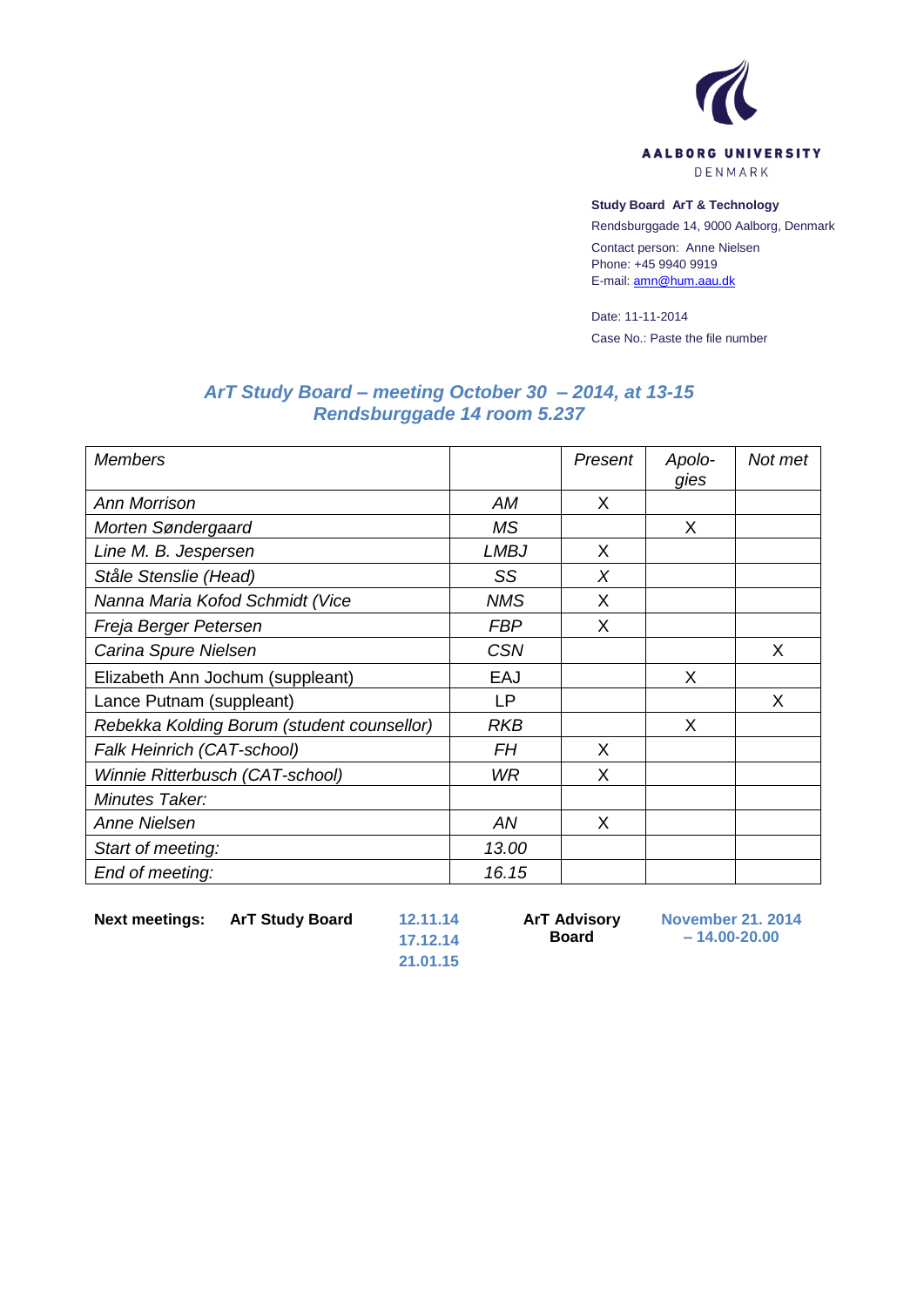

| Item. | Subject:                                                                                                                                  |
|-------|-------------------------------------------------------------------------------------------------------------------------------------------|
| 1.    | Approval of Agenda 30.10.2014                                                                                                             |
|       | Approved                                                                                                                                  |
| 2.    | Approval of Minutes - meeting September 24th 2014.                                                                                        |
|       | Approved                                                                                                                                  |
| 3.    | News:                                                                                                                                     |
| a.    | - Head of Study (SS)                                                                                                                      |
|       | <b>FAB-LAB update</b>                                                                                                                     |
|       | The department of Communication is willing to donate an amount for the FAB-LAB. The ArT                                                   |
|       | Study Board has to send an up-dated list of equipment and a list over needed equipment for the                                            |
|       | Lab. AM will work out a list to be sent to SS - by end of November.                                                                       |
|       | There has been appointed a Lab-group of students - Lasse Madsen, Andreas Jørgensen both                                                   |
|       | from ArT5, Nikolaj Andersen, Alf Jensen both from ArT3, Jens Hovgaard, Imre Mark Petkov from                                              |
|       | ArT1 and JTS.                                                                                                                             |
|       |                                                                                                                                           |
|       | SS has a meeting (December 14 <sup>th</sup> ) with CAT-school, KOM and head of IT-Staff about equipment,                                  |
|       | decoration and use of FAB-LAB.                                                                                                            |
|       |                                                                                                                                           |
|       | <b>New Student member of ArT Board</b>                                                                                                    |
|       | Rebecca Kolding Borum will take over the free position.                                                                                   |
|       | Next Advisory board meeting Nov 21 <sup>st</sup><br>$\overline{\phantom{m}}$                                                              |
|       | SS is in contact with Johanne Bugge about the Agenda.                                                                                     |
|       |                                                                                                                                           |
|       | Presentation of a student projects - FBP's group.                                                                                         |
|       | Suggested theme for the advisory board - skills and competencies needed for and by the jobmar-                                            |
|       | ket                                                                                                                                       |
|       |                                                                                                                                           |
|       | The Advisory Board is asked to discuss employability for the ArT bachelors.                                                               |
|       | Based on the data collected on the ArT Bachelors (ArTie) the Study Board would like the Advisory                                          |
|       | Board to discuss the job market requirements and compare them to the modules of the Art Pro-                                              |
|       | gramme.                                                                                                                                   |
|       | Is there a balance between the job market needs and the competences of the ArT Bachelors?                                                 |
|       | Which knowledge, skills and competences should be strengthened/emphasized in order to opti-                                               |
|       | mize the education for the future job market?                                                                                             |
|       |                                                                                                                                           |
|       | There is currently no official statistics, but AAU is working on a regular employability report for all<br>studies. (Danmarks Statistik). |
|       |                                                                                                                                           |
|       | <b>Semester Coordinators Spring 2015</b>                                                                                                  |
|       | LMBJ ArT2                                                                                                                                 |
|       | AM ArT4                                                                                                                                   |
|       | <b>BLM ArT6</b>                                                                                                                           |
| b.    | - Relate (SS)<br>No news.                                                                                                                 |
|       |                                                                                                                                           |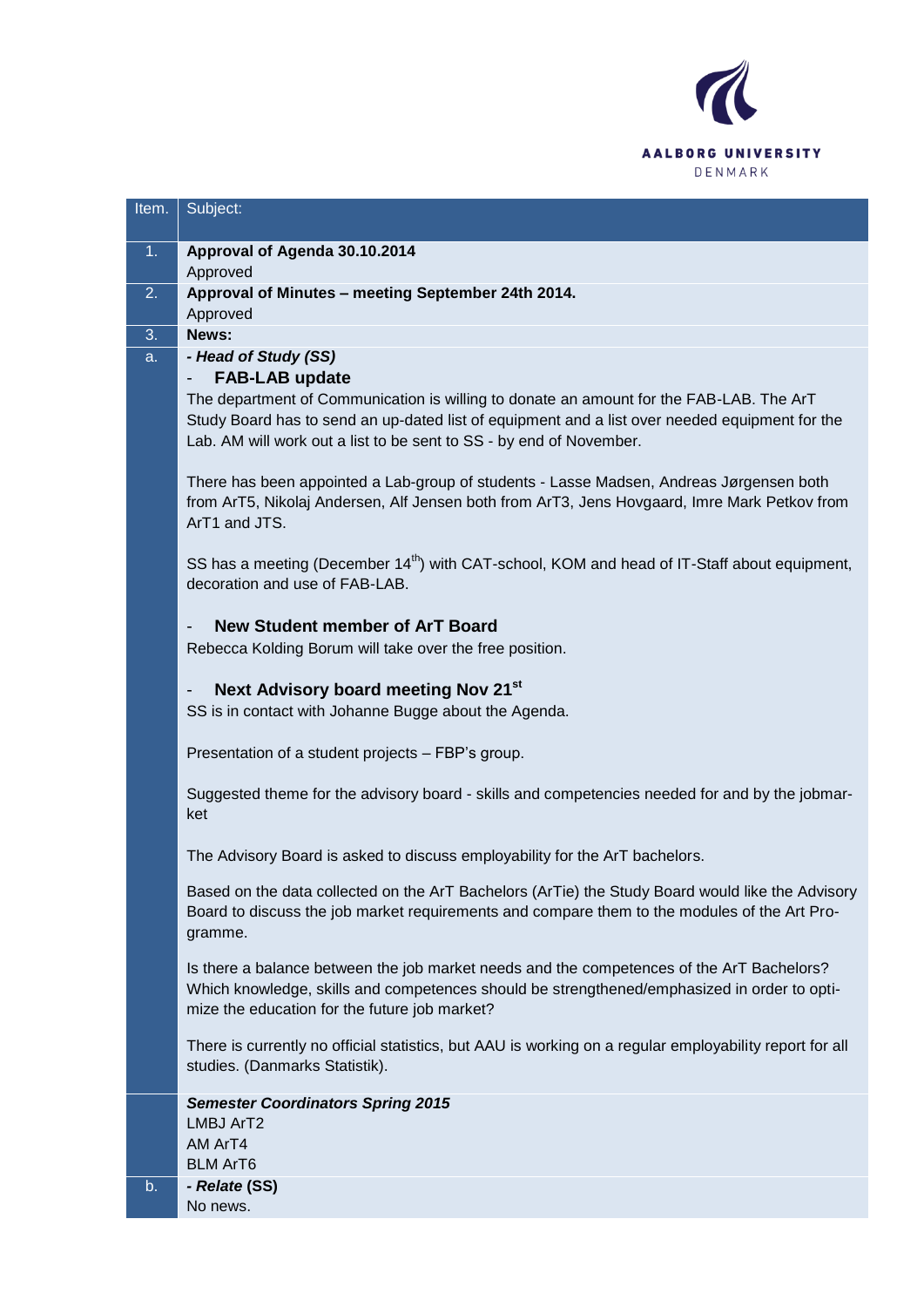

| C <sub>1</sub> | - Students (NMKS)                                                                                                                                                                            |
|----------------|----------------------------------------------------------------------------------------------------------------------------------------------------------------------------------------------|
|                | There has been some talk about the dimension and worrying about the possibilities to be accept-                                                                                              |
|                | ed on a master.                                                                                                                                                                              |
|                |                                                                                                                                                                                              |
|                | There has not been any action at this moment.                                                                                                                                                |
| d.             | - Students Supervisors (NMKS/RKB)                                                                                                                                                            |
|                | Students Internship last week. 27 students participated. The program was for 3 days. EAJ and                                                                                                 |
|                | Rasmus Krarup Madsen gave a lesson each. There has been only positive feedback from the                                                                                                      |
|                | participants.                                                                                                                                                                                |
|                | SmartPhone for the supervisors. Decision: keep the one they have. AN will contact JTS and tell                                                                                               |
|                | him.                                                                                                                                                                                         |
| е.             | - CAT-school (FH/WRB)                                                                                                                                                                        |
|                | Short info about dimension progress. We are waiting for the political decisions before anything                                                                                              |
|                | can be done.                                                                                                                                                                                 |
|                |                                                                                                                                                                                              |
|                | FH is asked to send out an official e-mail when we get the final decisions. WBR will tell FH.                                                                                                |
| 4              | <b>Evaluation Spring 2014</b>                                                                                                                                                                |
|                | ArT2: Approved at last meeting.                                                                                                                                                              |
|                | ArT4: needs final approval.                                                                                                                                                                  |
|                | AM will make a new report after the boards discussing the evaluation and it will be sent by e-mail                                                                                           |
|                | to the ArT Study Board to be finally approved.                                                                                                                                               |
|                |                                                                                                                                                                                              |
|                | It was decided not to use external censors which are involved in other ArT activities                                                                                                        |
|                |                                                                                                                                                                                              |
|                |                                                                                                                                                                                              |
|                |                                                                                                                                                                                              |
|                | ArT6: needs final approval<br>Was approved.                                                                                                                                                  |
| 5.             | - Key figures for Employment                                                                                                                                                                 |
|                | We are looking forward to seeing the key figures to present to the Advisory Board. RKB and LMBJ                                                                                              |
|                | will continue the work.                                                                                                                                                                      |
| 6.             | <b>Requisitions 2015</b>                                                                                                                                                                     |
|                | <b>Planning Spring 2015 (SS)</b>                                                                                                                                                             |
|                | Semestercoordinators, Dates, International Studytrip                                                                                                                                         |
|                | Taxameter for 1 STÅ is 70 hours in Spring 2015. We still do not know the taxameter for Fall 2015.                                                                                            |
|                | SS and AN have had a meeting where the requisitions was planned and teachers/supervisor was                                                                                                  |
|                | settled. AN asked the Study Board to please notice that the requisition's hours might change be-                                                                                             |
|                | cause the ArT Study Board still haven't got the final budget from the faculty.                                                                                                               |
|                |                                                                                                                                                                                              |
|                | The final names were settled at the Study Board meeting and were accepted at the meeting.                                                                                                    |
|                |                                                                                                                                                                                              |
|                | Dates will be put on Moodle and in the Calendar.                                                                                                                                             |
|                |                                                                                                                                                                                              |
|                | International Studytrip will go to Göteborg. Lance Putnam and Palle Dahlstedt are asked to coor-                                                                                             |
|                | dinate and arrange. AM will contact both.                                                                                                                                                    |
|                |                                                                                                                                                                                              |
|                | - Theme at 6. semester (EAJ)                                                                                                                                                                 |
|                | Project building a stage environment at Rendsburggade/Himmerland Boligforening.<br>The 6 <sup>th</sup> semester coordinator has to send a proposal for the ArT Study Board, before we decide |